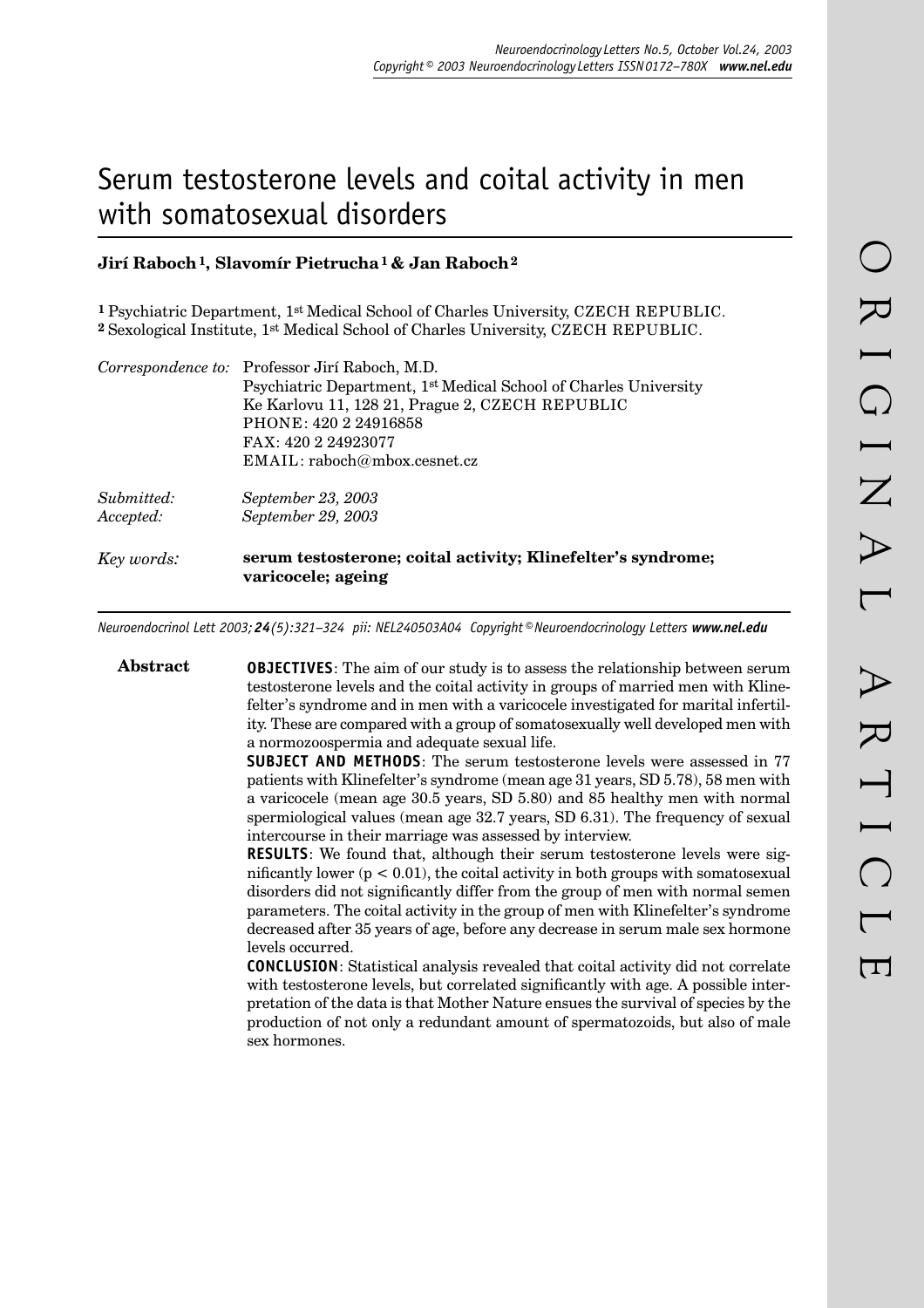#### *Jirí Raboch, Slavomír Pietrucha & Jan Raboch*

#### **Abbreviations & units**

| ANOVA            | - Analysis of variance                              |
|------------------|-----------------------------------------------------|
| chi <sup>2</sup> | - Chi square dependency test                        |
| <b>HTDM</b>      | - Heterosexual Development of the Male Questionaire |
|                  | $nmol.l^{-1}$ – Nanomol / litre                     |
| PADAM            | - Partial Androgen Deficiency of the Ageing Male    |
| SAM              | - Sexual Activity of Men Questionaire               |
| <b>SD</b>        | - Standard deviation                                |

#### **Introduction**

Present literature often uses the term PADAM - Partial Androgen Deficiency of the Ageing Male [1]. It is based on a finding, that the production of the male sex hormone in the testicles shows a gradual physiological decrease with increasing age. As part of the prevention and the therapy of various disorders and difficulties in ageing men it is recommended to carry out substitution therapy with androgens.

The relationship between serum testosterone levels and sexual activity in various age groups of healthy men and also of patients with various disorders of somatosexual development has been studied repeatedly [2, 3, 4, 5; 6]. The usage of androgens in patients with various sexual disturbances has been and still is a common practice.

The aim of our study is to assess the coital activity in groups of married chromatinpositive patients (Klinefelter's syndrome), in men with a varicocele investigated for marital infertility and to compare the findings with a group of somatos exually well developed men with a normozoospermia and adequate course of their sexual life.

#### **Subjects and methods**

The first group, selected from 114 men with Klinefelter syndrome [4], consisted of those, who had azoospermia, 47, XXY karyotype, who were married and between 21 and 45 years of age /mean age 31 years, SD 5.78/ . In all 77 patients, a diagnostic programme, including clinical and spermiological examinations, complete karyotyping and assessment of serum levels of male sex hormone was performed.

The second group included 58 probands (9% azoospermia, 40% oligozoospermia), selected from a group of 109 patients with a varicocele. Only married men between 21 and 45 years of age were eligible /mean age 30.5 years, SD 5.80 / [4]. Because of the infertility of their marriage, their ejaculate and also the serum levels of male sex hormone had been assessed repeatedly. Marital status was the only inclusion criterion, as there are no significant differences between levels of plasma testosterone between different spermiologic subgroups [4].

The control group was selected from 108 men with normal semen parameter, and consisted of 85 married men between 21 and 45 years of age /mean age 32.7 years, SD 6.31/, living in an infertile marriage. They were found to have properly developed genitals and normal spermiological values [7].

The serum level of testosterone was assessed in the Endocrinological Institute in Prague using a method by Horton *et al.* [8]. The blood samples were taken between 8 and 10 a.m.

Information about the frequency of sexual intercourse in all three groups was obtained through an interview, always lead by one person, and using the SAM (Sexual Activity of Men) [5] and HTDM (Heterosexual Development of the Male) Questionaire [6].

The results were statistically processed using dispersion analysis (ANOVA), Pearson's correlation coefficient, *T-test*, Dunnett's test and Chi square dependency test.

## **Results**

The average levels of serum testosterone (nmol.<sup>1-1</sup>) of plasma) in the groups of 77 married Klinefelter's, 58 patients with a varicocele and 108 normozoospermic men, divided into subgroups according to the age between 21 and 55 years, are presented in **Fig.1**:

The results show that the average level of serum testosterone in men with Klinefelter syndrome of all age subgroups under 45 years and the patients with a varicocele under 40 years was statistically significantly lower than in the control group ( $p < 0.01$ ).

In the control group, the serum testosterone level gradually decreases with age. On the contrary, the average serum levels of male sex hormone fluctuated between  $12.8$  and  $15.9$  nmol.<sup>1-1</sup> in the patients with Klinefelter's syndrome and between 18,7 and 22,2 nmol.l–1 in the patients with a varicocele and remained on the same level across all age groups (*see* **Fig. 1**).

Based on the assessment of coital activity, the patients were divided into three categories:

1. sexual intercourse less than 1x a week

- 2. 1x or 2x a week
- 3. 3x per week or more

**Fig. 2** shows the proportional representation of these three categories in all the 5-years subgroups of the three followed groups of assessed patients:

– in the control group of 85 normozoospermic men

- in 77 Klinefelter's
- in 58 patients with a varicocele.

In the control group, the correlation between coital activity and age was highly significant ( $p < 0.01$ ; k =  $-0.417$ ).

In the group of men with Klinefelter syndrome, the frequency of sexual intercourse (subgroups 36–40 and 41–45 years of age) decreased to less than once per week, although the serum level of testosterone remained unchanged.

The statistical analysis of the data (Person's correlation coefficient) has not detected any significant correlation between coital activity and testosterone levels in cases of Klinefelter's syndrome. However, a significant negative correlation of coital activity with age was found ( $p < 0.05$ ;  $k = -0.232$ ).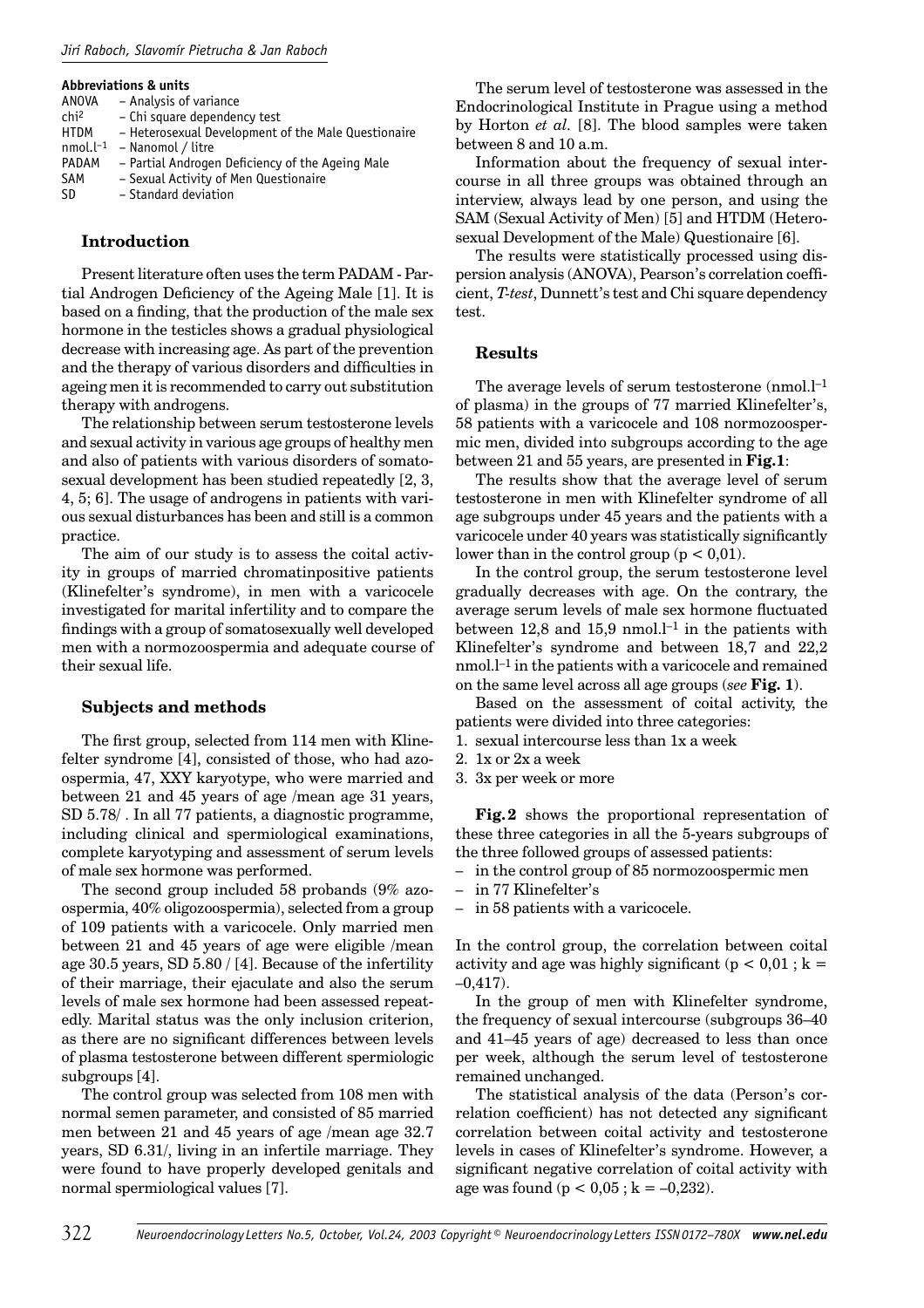



The data in **Fig. 2** shows that coital activity in the group of patients with Klinefelter's syndrome between 21 and 45 years of age was lower than in the group of healthy men. However the difference was not found to be significant (chi<sup>2</sup> = 1.84, p < 0.398). At the same time the serum testosterone levels were significantly lower in patients with Klinefelter's syndrome in comparison with the group of fertile and potent men  $(p < 0.01)$ .

There was no significant difference in coital activity between the men with a varicocele and the control group (chi<sup>2</sup> = 5.04, p < 0.08), although the average serum level of male sex hormone was significantly decreased in the varicocele group  $(p < 0.01)$ .

The coital activity in the group of patients with varicocele did not correlate with age.

### **Discussion**

The examination of two groups of married men with a somatosexual disorder (patients with Klinefelter's syndrome and with a varicocele) revealed, that although their average serum testosterone level was significantly lower, their coital activity between 21 and 45 years of age did not show any significant difference, when compared with the group of well-fertile men examined for marital infertility,.

A speculative explanation for our findings could be the fact that Mother Nature ensures the survival of species through the production of excessive amount of male sex hormone and spermatozoids. We propose, that as soon as testosterone binds to the intracelullar receptors in the target organs, the rest of testosterone in the circulation is redundant. However, in cases of eunuchoid patients with serum testosterone levels